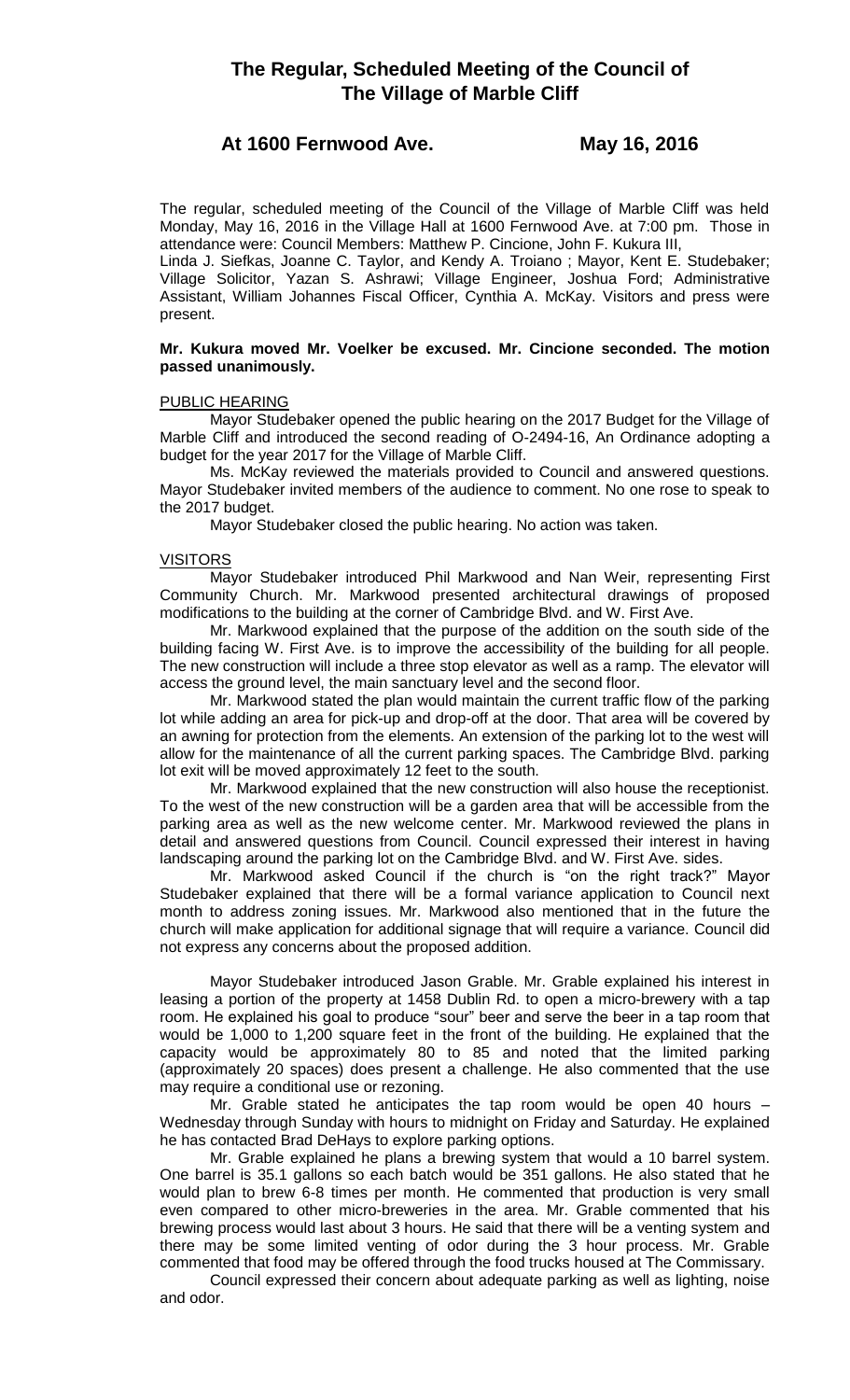Council briefly discussed the current zoning and the challenges of the tap room under current zoning. Mayor Studebaker asked about the appropriate liquor permit.

Mr. Grable explained he has contacted the Liquor Control Agency and he would apply for a Brewer's Permit which does allow for sale of product on site of production. He said he would also be eligible for a rider that would allow for sale of other breweries' products.

Mr. Grable stated he hopes that the location will be family friendly and may offer opportunities for family activities.

Mayor Studebaker reiterated the Village's concerns of lights, noise and odor and the impact of a business on residents as well as other businesses in the immediate area. He also expressed the significant concerns for parking and traffic flow issues that may arise. Mr. Grable said he would like to sign a lease, but that lease would be contingent upon confirmation from the Village that the business can be permitted.

Ms. Siefkas commented that she believes the brewery would add variety to the Village's business community and would be supportive if the issues raised can be resolved. Mr. Kukura said he would want time to consider the sale of alcohol at that location.

Mayor Studebaker introduced Harrison Allen who will be the MORPC summer intern who will be working for the Village over the summer. Mr. Allen will be concentrating on developing plans and options for the W. Fifth Ave. corridor as outlined in the Village's Strategic Plan.

Mr. Allen told Council he is from Madison, Wisconsin and is finishing his junior year at The Ohio State University. Mr. Allen stated he is an Urban Planning major. Last semester he completed a student studio focusing on economic development in Knox County.

## CONSENT AGENDA

- 1) Receive Mayor's Court Report, April, 2016
- 2) Receive Police Report, April, 2016
- 3) Receive Fire Dept. Report, April, 2016
- 4) Receive Building permits issued in April, 2016
- 5) Approval Minutes of the regular, scheduled meeting of April 18, 2016
- 6) Approval Financial Statements for April, 2016
- 7) Receive Village Income Tax Report \$270,744.49

### **Mr. Kukura moved approval of the Consent Agenda. Ms. Siefkas seconded. The Consent Agenda was approved unanimously.**

## MAYOR'S REPORT

Mayor Studebaker commented that the office has not had any contact from the developers of 2015 W. Fifth Ave. despite several attempts to contact them for an update.

## ENGINEER'S REPORT

Mayor Studebaker introduced the first reading of O-2497-16, An Ordinance authorizing the Mayor and Fiscal Officer to enter into an agreement with Burgess & Niple, Inc. for professional engineering services for the West Fifth Ave. Shared-Use Path and Roadway Improvements Project for the Village of Marble Cliff.

Mr. Ford explained the proposal for engineering services. He noted that Upper Arlington will provide most of the on-site inspections. The costs for the B & N engineering services as well as the UA engineering services will be shared equally between Marble Cliff and Upper Arlington.

Mr. Ford said the plan is to finish the engineering design in the fall and bid the project early in 2017. Ms. McKay stated that the property owners from whom the Village needs an easement have both agreed to grant the easement without any cost to the Village.

No action was taken

Mr. Ford reported the street light project is nearing completion. The contractor is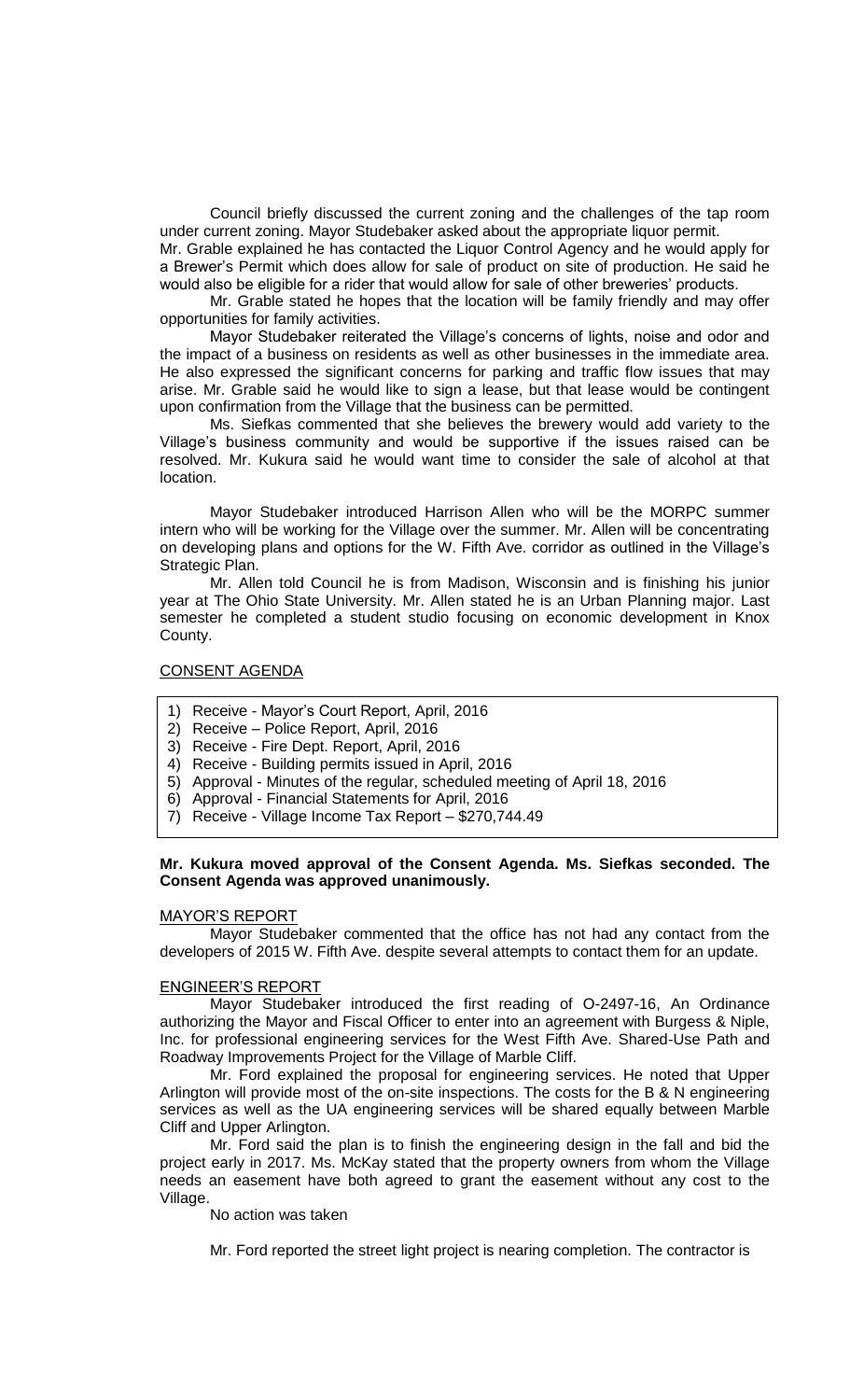waiting for AEP to install the new meter and is working to complete restoration items on a punch list. Mr. Kukura stated he has received many positive comments about the new street lights.

Mr. Ford reported the City of Columbus is still not finished with the signal upgrades at the intersection of Dublin Rd. and W. Fifth Ave. and he has no date for completion. The thermal seal street markings have been completed on the new bridge. Correcting the street signs is on the punch list along with reseeding the corner at 1600 Dublin Rd.

Mr. Kukura stated he had received a comment from a resident stating the traffic light poles at the intersection of Cambridge Blvd. and W. Third Ave. are green while all the other street light poles and sign poles are black. The suggestion was made that the poles be changed or painted.

Mr. Ford left the meeting at this point.

#### SOLICITOR'S REPORT

Mr. Ashrawi had no report for Council

#### ADMINISTRATIVE ASSISTANT'S REPORT

Mr. Johannes stated the Village has received complaints regarding a lawn on Arlington Ave. which needs to be cut. He has contacted the real estate company listing the property and instructed them to have the lawn cut.

Mr. Kukura commented that he has noticed three dead bushes around the fountain on Cambridge Island. Mr. Johannes said he would look at them and make necessary arrangements with Peabody Landscaping.

Mr. Kukura commented that there are road barricades at the corner of Cambridge Blvd. and W. First Ave. that need to be removed. Mr. Johannes stated he would contact Grandview Heights Service Department to have them picked-up.

### VISITORS

Mayor Studebaker recognized Mr. Rife who commented that he is concerned about the additional parking problems that the micro-brewery suggested by Mr. Grable would create for Cardigan Ave.

#### APPROVAL OF BILLS

**Mr. Cincione moved approval of the May 2016 bills totaling \$481,995.25. Ms. Troiano seconded. The motion passed unanimously.**

## **Ms. Troiano moved approval of the amended April 2016 bills totaling \$241,619.31. Mr. Kukura seconded. The motion passed unanimously.**

#### FISCAL OFFICER'S REPORT

Ms. McKay reported the State Auditors will be in the Village beginning on May 23<sup>rd</sup> for their bi-annual audit. The audit will be the Agreed Upon Procedures and should take two to three days.

#### COUNCIL MEMBER REPORTS

Ms. Troiano had no report from the Grandview Heights Parks and Recreation Board

Ms. Troiano stated Start Talking Grandview plans to participate in the Memorial Day Parade.

**Mr. Cincione moved to adjourn into executive session to consider the Sale of Property pursuant to Ohio Revised Code 121.22(G)(2). Mr. Kukura seconded. Roll Call: Mr. Cincione, yes; Mr. Kukura, yes; Ms. Siefkas, yes; Ms. Taylor, yes; Ms. Troiano, yes. The motion passed unanimously**